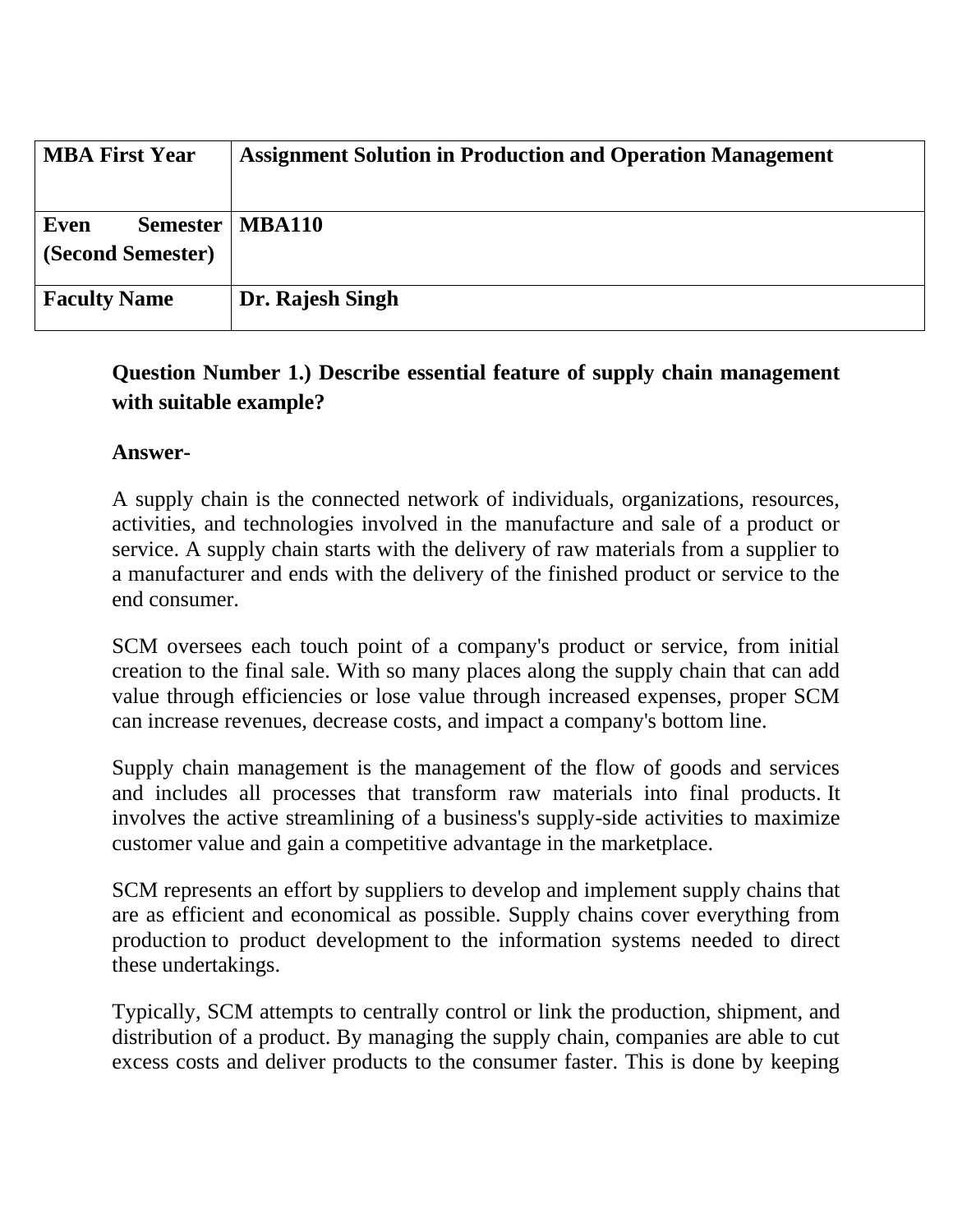tighter control of internal inventories, internal production, distribution, sales, and the inventories of company vendors.

SCM is based on the idea that nearly every product that comes to market results from the efforts of various organizations that make up a supply chain. Although supply chains have existed for ages, most companies have only recently paid attention to them as a value-add to their operations.

In SCM, the supply chain manager coordinates the logistics of all aspects of the supply chain which consists of five parts:

- $\Box$  The plan or strategy
- $\Box$  The source (of raw materials or services)
- $\Box$  Manufacturing (focused on productivity and efficiency)
- $\Box$  Delivery and logistics
- $\Box$  The return system (for defective or unwanted products)

The supply chain manager tries to minimize shortages and keep costs down. The job is not only about logistics and purchasing inventory. According to corporate feedback, supply chain managers, "make recommendations to improve productivity, quality, and efficiency of operations."

Improvements in productivity and efficiency go straight to the bottom line of a company and have a real and lasting impact. Good supply chain management keeps companies out of the headlines and away from expensive recalls and lawsuits.

## **Question Number-2.) Discuss benchmarking concept and its features? Answer-**

**Benchmarking** is the practice of comparing business processes and performance metrics to industry bests and best practices from other companies. Dimensions typically measured are quality, time and cost.

Benchmarking is used to measure performance using a specific indicator (cost per unit of measure, productivity per unit of measure, cycle time of x per unit of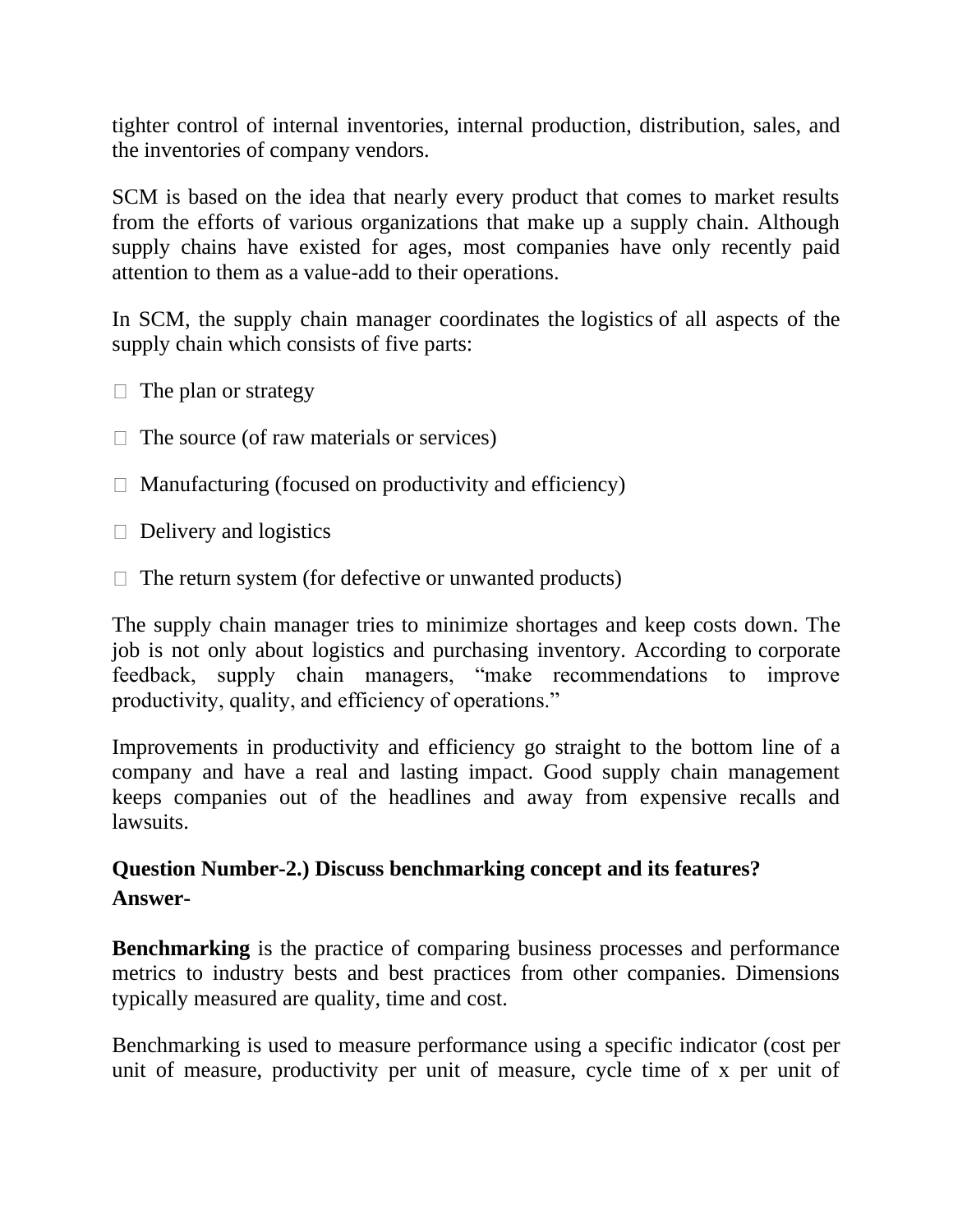measure or defects per unit of measure) resulting in a metric of performance that is then compared to others.

Benchmarking is a process of measuring the performance of a company's products, services, or processes against those of another business considered to be the best in the industry, aka "best in class." The point of benchmarking is to identify internal opportunities for improvement. By studying companies with superior performance, breaking down what makes such superior performance possible, and then comparing those processes to how your business operates, you can implement changes that will yield significant improvements.

That might mean tweaking a product's features to more closely match a competitor's offering, or changing the scope of services you offer, or installing a new customer relationship management (CRM) system to enable more personalized communications with customers.

There are two basic kinds of improvement opportunities: continuous and dramatic. Continuous improvement is incremental, involving only small adjustments to reap sizeable advances. Dramatic improvement can only come about through reengineering the whole internal work process.

Also referred to as "best practice benchmarking" or "process benchmarking", this process is used in management in which organizations evaluate various aspects of their processes in relation to best-practice companies' processes, usually within a peer group defined for the purposes of comparison. This then allows organizations to develop plans on how to make improvements or adapt specific best practices, usually with the aim of increasing some aspect of performance. Benchmarking may be a one-off event, but is often treated as a continuous process in which organizations continually seek to improve their practices.

In project management benchmarking can also support the selection, planning and delivery of projects.

In the process of best practice benchmarking, management identifies the best firms in their industry, or in another industry where similar processes exist, and compares the results and processes of those studied (the "targets") to one's own results and processes. In this way, they learn how well the targets perform and, more importantly, the business processes that explain why these firms are successful. According to National Council on Measurement in Education, benchmark assessments are short assessments used by teachers at various times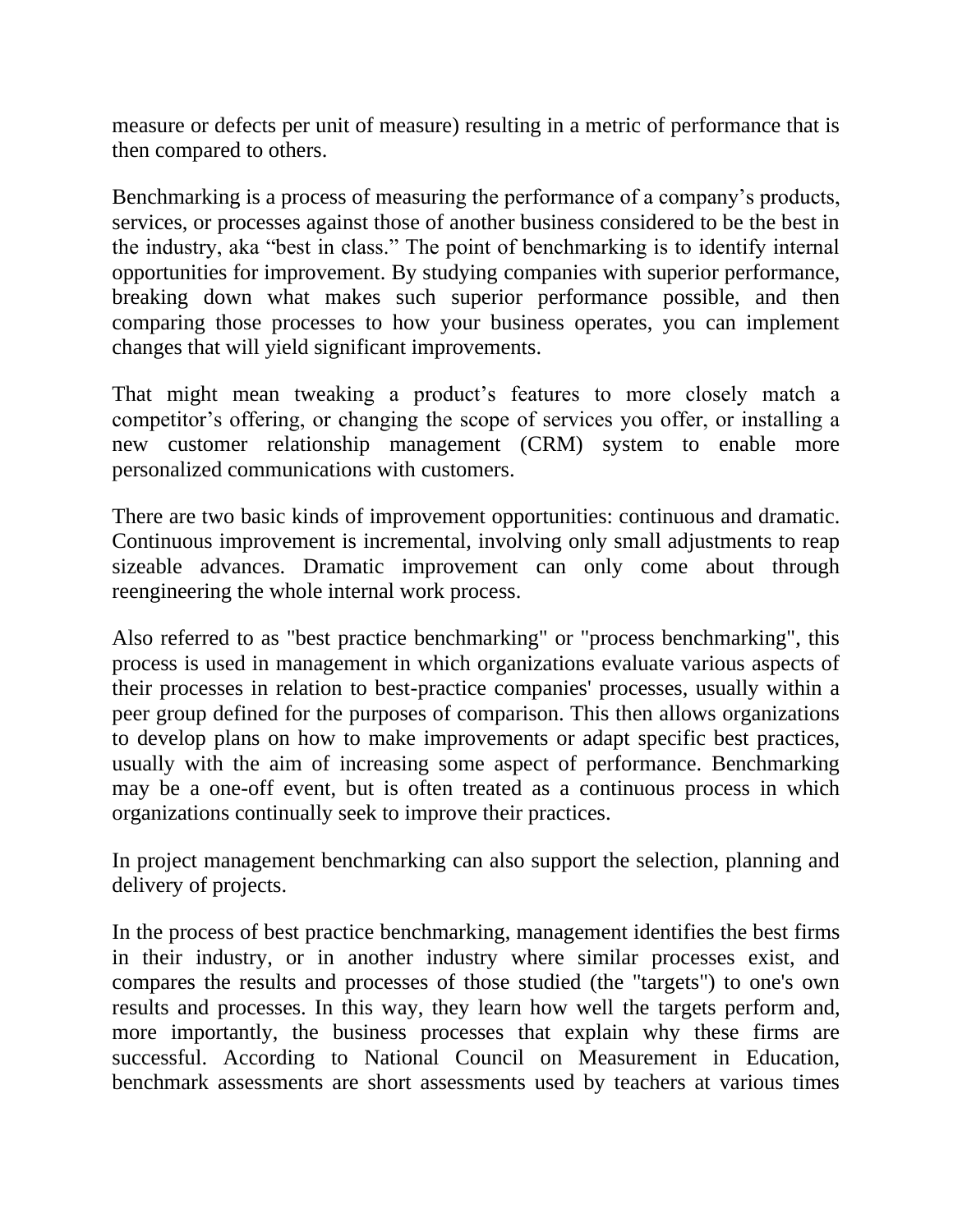throughout the school year to monitor student progress in some area of the school curriculum. These also are known as interim assessments.

#### **Question Number-3.) Elaborate demand chain management with reference to FMCG products?**

#### **Answer-**

Demand chain management as a new business model aimed at creating value in today's marketplace, and combining the strengths of marketing and supply chain competencies. Demand chain design is based on a thorough market understanding and has to be managed in such a way as to effectively meet differing customer needs.

A conceptual foundation for demand chain management is proposed. Demand chain management involves (1) managing the integration between demand and supply processes;

(2) Managing the structure between the integrated processes and customer segments and

(3) Managing the working relationships between marketing and supply chain management.

**Demand-chain management** (**DCM**) is the management of relationships between suppliers and customers to deliver the best value to the customer at the least cost to the demand chain as a whole. Demand-chain management is similar to supplychain management but with special regard to the customers.

Demand-chain-management software tools bridge the gap between the customerrelationship management and the supply-chain management. The organization's supply chain processes are managed to deliver best value according to the demand of the customers. DCM creates strategic assets for the firm in terms of the overall value creation as it enables the firm to implement and integrate marketing and supply chain management (SCM) strategies that improve its overall performance. A study of research group sees DCM as an extension of supply chain management, due to its incorporation of the market-orientation perspective on its concept.

A *Demand-driven supply network* is one method of supply-chain management which involves building supply chains in response to demand signals. The main force of Demand-driven supply network is that it is driven by customers demand.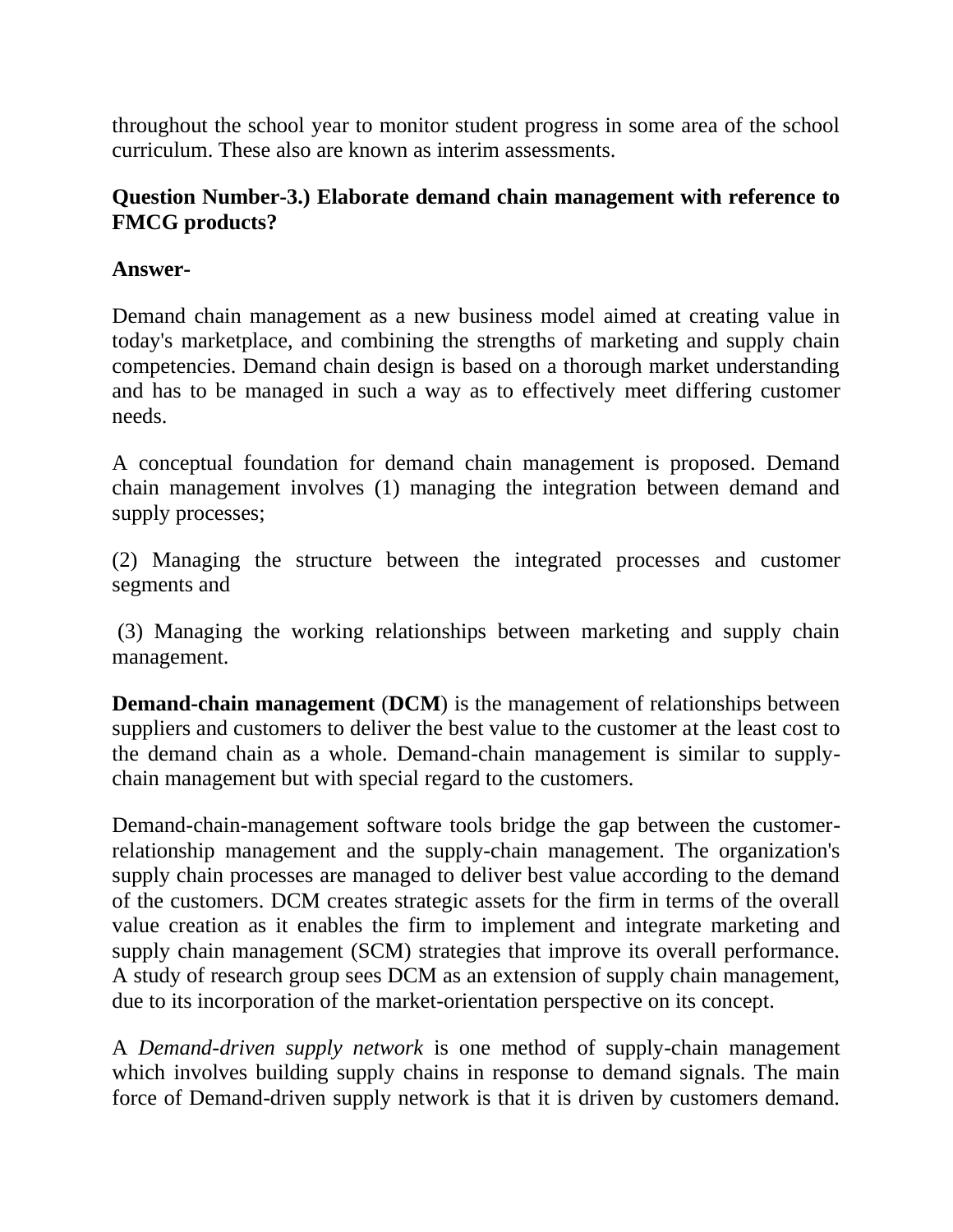In comparison with the traditional supply chain, Demand driven supply network uses the pull technique. It gives demand-driven supply network market opportunities to share more information and to collaborate with others in the supply chain.

Many companies are trying to shift from a build-to-forecast to a build-to-order discipline. The property of being demand-driven is one of degree: Being "0 percent" demand-driven means all production/inventory decisions are based on forecasts, and so, all products available for sale to the end user is there by virtue of a forecast. This could be the case of fashion goods, where the designer may not know how buyers will react to a new design, or the beverage industry, where products are produced based on a given forecast. A "100 percent" demand-driven is one in which the order is received before production begins. The commercial aircraft industry match to this description. In most cases, no production occurs until the order is received.

#### **Question Number-4.) Discuss Basic Concept and Philosophy of Supply Chain Management with example?**

#### **Answer-**

Use of internet in business can drastically change the situation in the business sector leading traditional enterprise to collapse. In the era of the Digital Revolution, postindustrial society is evolving towards the information society creating the foundation of the New Economy. Its basic elements include globalization processes, massive implementation of Information Technology and the establishment of virtual enterprises. Implemented processes take the form of pro-active business that fosters innovation and personification of its market offer. Enterprises that utilize Internet infrastructure in their activities carry out a specific e-business model. Their key commodity is information. It is based on changing the traditional SCM into e-SCN as well as on creating the so-called 'Internet value network.' In order to be created, the enterprise has to be properly prepared for the new conditions, which is called net readiness. The characteristics of supply chains in the new economy, stresses the significance of information and effective business management in addition to a potential effect of the new economy on the market competitiveness of enterprises. Net readiness has been described here based on a study of a group of the biggest Global businesses.

Supply chain management is a cross-functional approach that includes managing the movement of raw materials into an organization, certain aspects of the internal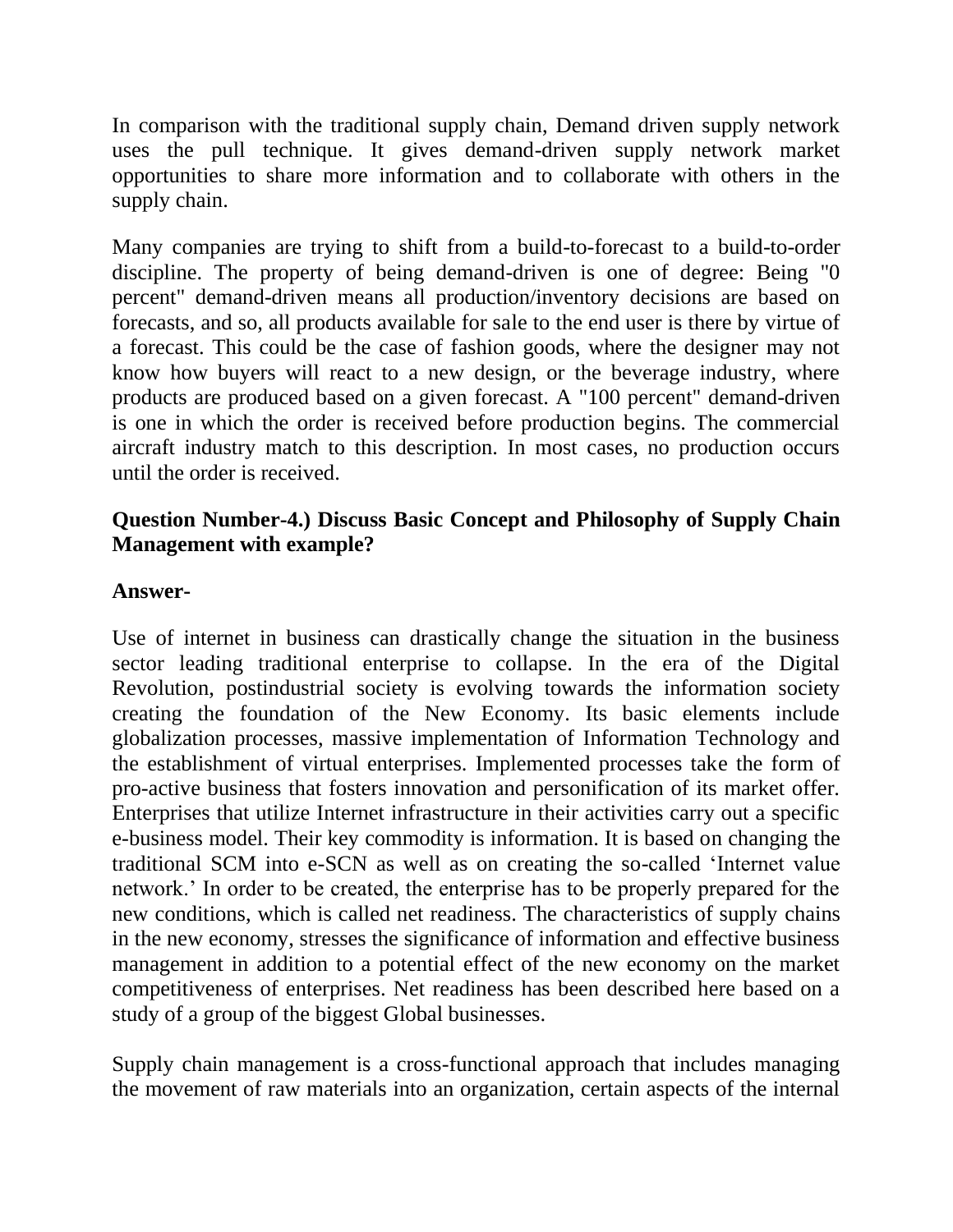processing of materials into finished goods, and the movement of finished goods out of the organization and toward the end consumer.

Supply chain Strategic activities involve:

1. Optimizing networks, which might include addressing the size, location, and amount of distribution centers, facilities, and warehouses where goods are manufactured.

2. It also involves addressing partnership issues among suppliers, customers, and distributors. This means creating strong channels of communication so that important info comes through,

3. Improve operations via direct shipping, logistics among third parties, and working with cross docking concepts.

Supply chain management makes sure that this process is done in an efficient manner, and that the quality of the finished product offered to the consumer is kept in line with that company's standards.

Main functions of supply chain management are as follows:

1) Inventory management

- 2) Distribution management
- 3) Channel management
- 4) Payment management
- 5) Financial management
- 6) Supplier management
- 7) Transportation management
- 8) Customer service management

Benefits and importance of supply chain management, reduces inventory costs

- a.) Improves customer satisfaction as well as service
- b.) Maintains better trust between partners
- c.) Provides efficient manufacturing strategy
- d.) Improve process integration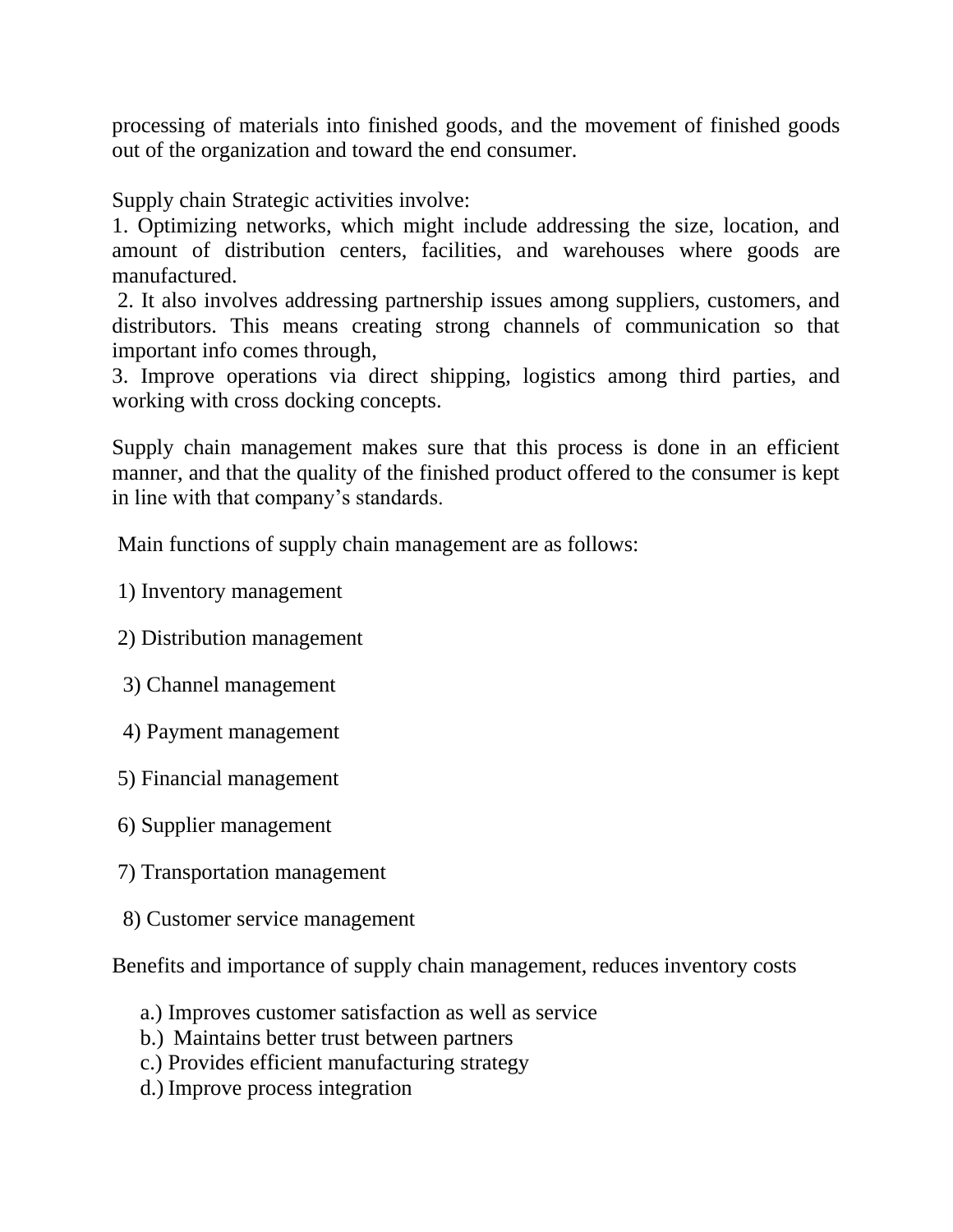- e.) Increase cash flow
- f.) Improves quality and gives higher profit margin.

# **Question Number-5.) Define Bullwhip effect in logistics? Answer-**

Through the numerous stages of a supply chain; key factors such as time and supply of order decisions, demand for the supply, lack of communication and disorganization can result in one of the most common problems in supply chain management. This common problem is known as the bullwhip effect; also sometimes the whiplash effect.

The bullwhip effect can be explained as an occurrence detected by the supply chain where orders sent to the manufacturer and supplier create larger variance then the sales to the end customer. These irregular orders in the lower part of the supply chain develop to be more distinct higher up in the supply chain. This variance can interrupt the smoothness of the supply chain process as each link in the supply chain will over or underestimate the product demand resulting in exaggerated fluctuations.

What contributes to the bullwhip effect?

There are many factors said to cause or contribute to the bullwhip effect in supply chains; the following list names a few:

- 1.) Disorganization between each supply chain link; with ordering larger or smaller amounts of a product than is needed due to an over or under reaction to the supply chain beforehand.
- 2.) Lack of communication between each link in the supply chain makes it difficult for processes to run smoothly. Managers can perceive a product demand quite differently within different links of the supply chain and therefore order different quantities.
- 3.) Free return policies; customers may intentionally overstate demands due to shortages and then cancel when the supply becomes adequate again, without return forfeit retailers will continue to exaggerate their needs and cancel orders; resulting in excess material.
- 4.) Order batching; companies may not immediately place an order with their supplier; often accumulating the demand first. Companies may order weekly or even monthly. This creates variability in the demand as there may for instance be a surge in demand at some stage followed by no demand after.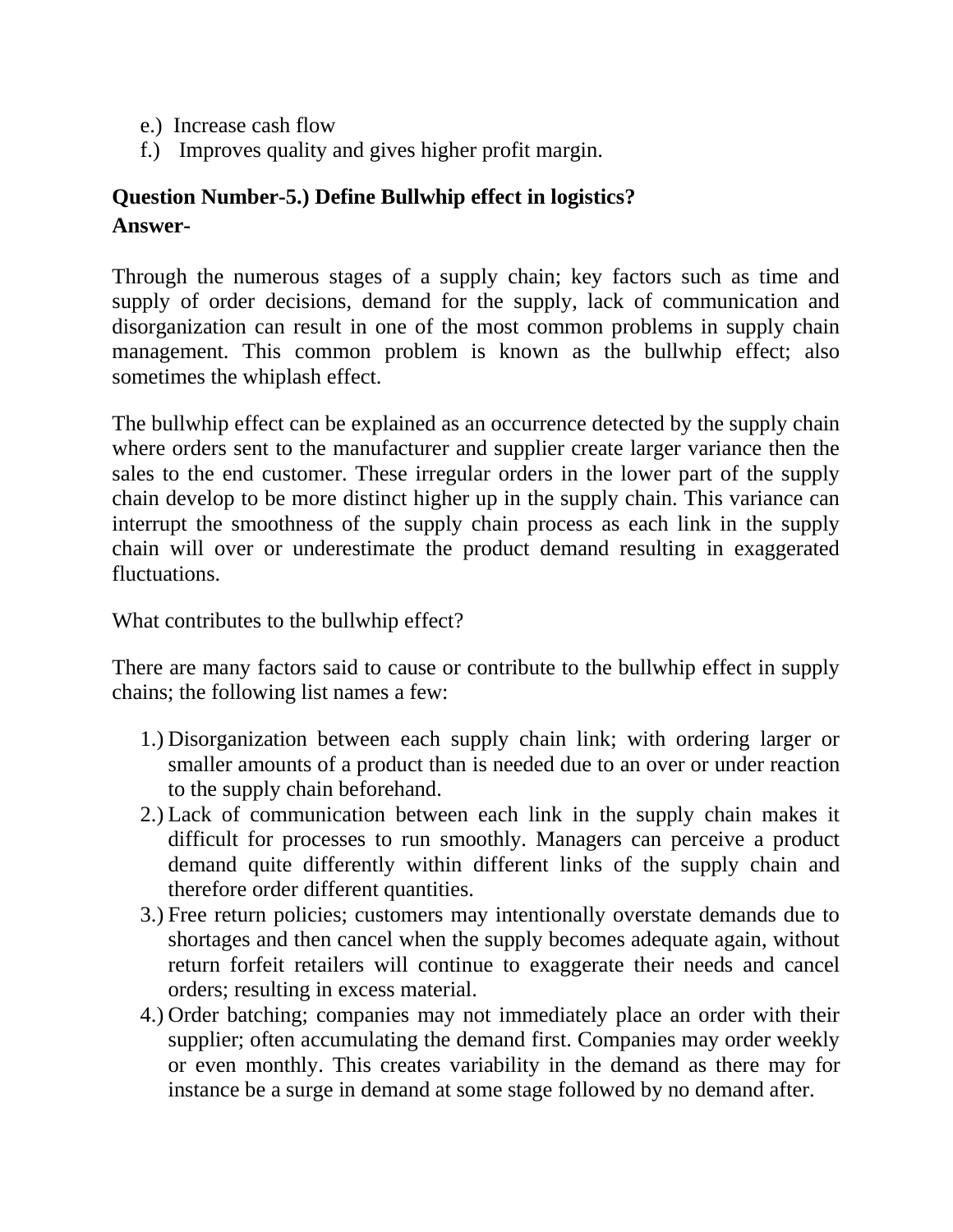- 5.) Price variations special discounts and other cost changes can upset regular buying patterns; buyers want to take advantage on discounts offered during a short time period, this can cause uneven production and distorted demand information.
- 6.) Demand information relying on past demand information to estimate current demand information of a product does not take into account any fluctuations that may occur in demand over a period of time.

Let's look at an example; the actual demand for a product and its materials start at the customer, however often the actual demand for a product gets distorted going down the supply chain. Let's say that an actual demand from a customer is 8 units, the retailer may then order 10 units from the distributor; an extra 2 units are to ensure they don't run out of floor stock.

The supplier then orders 20 units from the manufacturer; allowing them to buy in bulk so they have enough stock to guarantee timely shipment of goods to the retailer. The manufacturer then receives the order and then orders from their supplier in bulk; ordering 40 units to ensure economy of scale in production to meet demand. Now 40 units have been produced for a demand of only 8 units; meaning the retailer will have to increase demand by dropping prices or finding more customers by marketing and advertising.

Although the bullwhip effect is a common problem for supply chain management understanding the causes of the bullwhip effect can help managers find strategies to alleviate the effect.

## **Question Number- 6.) Describe outsourcing concepts with example in reference to Pharmacy industry? Answer-**

SCM outsourcing the entire supply chain management activity of an organization to an external organization that specializes in the same. Outsourcing the supply chain management helps in minimizing overall cost, focus on its core competencies, meet customer demands more effectively and avail greater flexibility in maintaining and operating its supply chain. While outsourcing the SCM activities, organizations take care of integration issues that they might face, when an external organization manages the supply chain, which is the backbone of the organization. If integration phase is taken care of and the third party organization has expertise and prior experience in managing the supply chain of other organizations, SCM can provide strategic advantage to an organization.